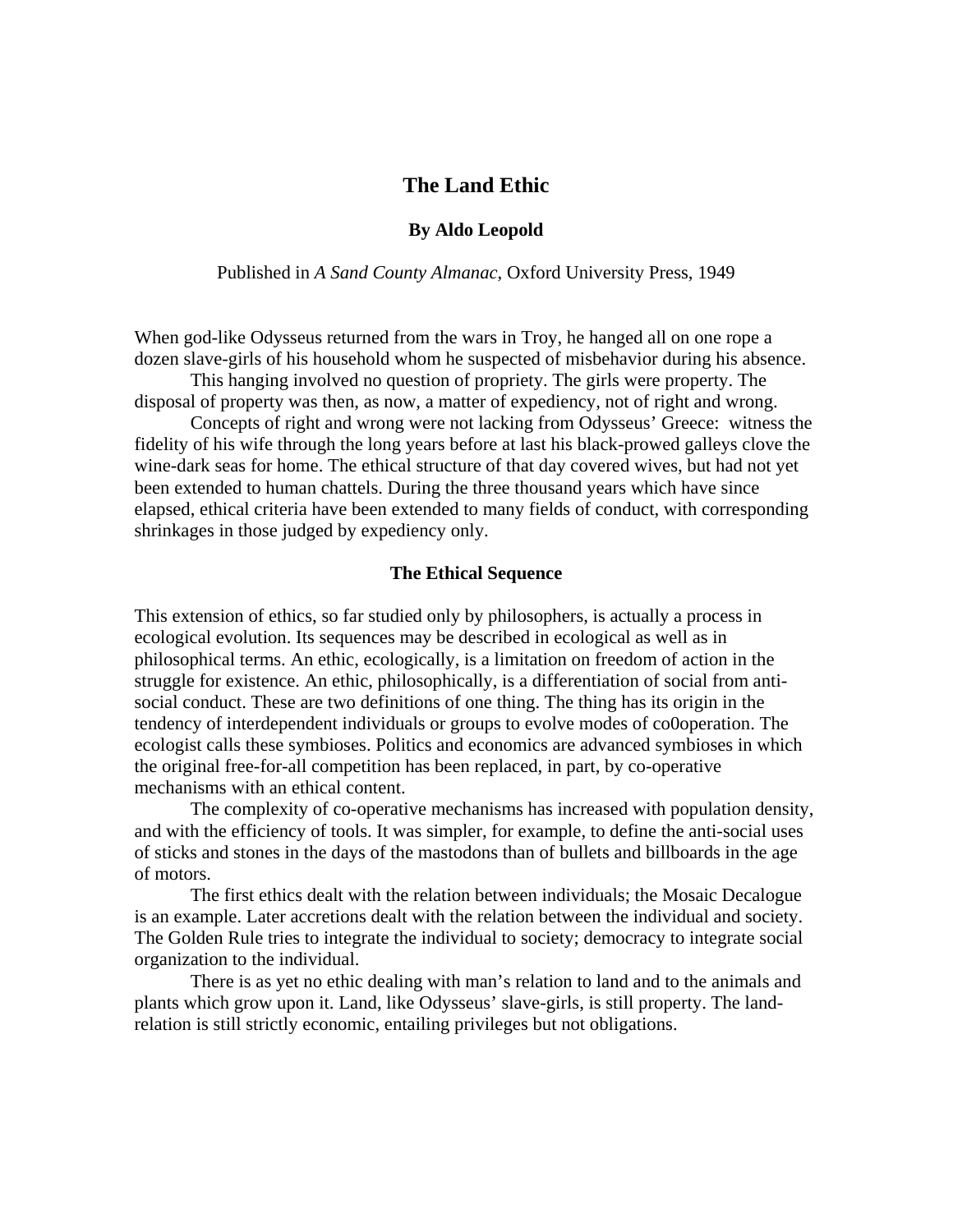The extension of ethics to this third element in human environment is, if I read the evidence correctly, an evolutionary possibility and an ecological necessity. It is the third step in a sequence. The first two have already been take. Individual thinkers since the days of Ezekiel and Isaiah have asserted that the despoliation of land is not only inexpedient but wrong. Society, however, has not yet affirmed their belief. I regard the present conservation movement as the embryo of such an affirmation.

 An ethic may be regarded as a mode of guidance for meeting ecological situations so new or intricate, or involving such deferred reactions, that the path of social expediency is not discernible to the average individual. Animal instincts are modes of guidance for the individual in meeting such situations. Ethics are possibly a kind of community instinct inthe-making.

#### **The Community Concept**

All ethics so far evolved rest upon a single premise: that the individual is a member of a community of interdependent parts. His instincts prompt him to compete for his place in that community, but his ethics prompt him also to co-operate (perhaps in order that there may be a place to compete for).

 The land ethic simply enlarges the boundaries of the community to include soils, waters, plants, and animals, or collectively: the land.

 This sounds simple: do we not already sing our love for and obligation to the land of the free and the home of the brave? Yes, but just what and whom do we love? Certainly not the soil, which we are sending helter-skelter downriver. Certainly not the waters, which we assume have no function except to turn turbines, float barges, and carry off sewage. Certainly not the plants, of which we exterminate whole communities without batting an eye. Certainly not the animals, of which we have already extirpated many of the largest and most beautiful species. A land ethic of course cannot prevent the alteration, management, and use of these 'resources,' but it does affirm their right to continued existence, and, at least in spots, their continued existence in a natural state.

 In short, a land ethic changes the role of *Homo sapiens* from conqueror of the landcommunity to plain member and citizen of it. It implies respect for his fellow-members, and also respect for the community as such.

 In human history, we have learned (I hope) that the conqueror role is eventually self-defeating. Why? Because it is implicit in such a role that the conqueror knows, *ex cathedra*, just what makes the community clock tick, and just what and who is valuable, and what and who is worthless, in community life. It always turns out that he knows neither, and this is why his conquests eventually defeat themselves.

 In the biotic community, a parallel situation exists. Abraham knew exactly what the land was for: it was to drip milk and honey into Abraham's mouth. At the present moment, the assurance with which we regard this assumption is inverse to the degree of our education.

 The ordinary citizen today assumes that science knows what makes the community clock tick; the scientist is equally sure that he does not. He knows that the biotic mechanism is so complex that its working may never be full understood.

 That man is, in fact, only a member of a biotic team is shown by an ecological interpretation of history. Many historical events, hitherto explained solely in terms of human enterprise, were actually biotic interactions between people and land. The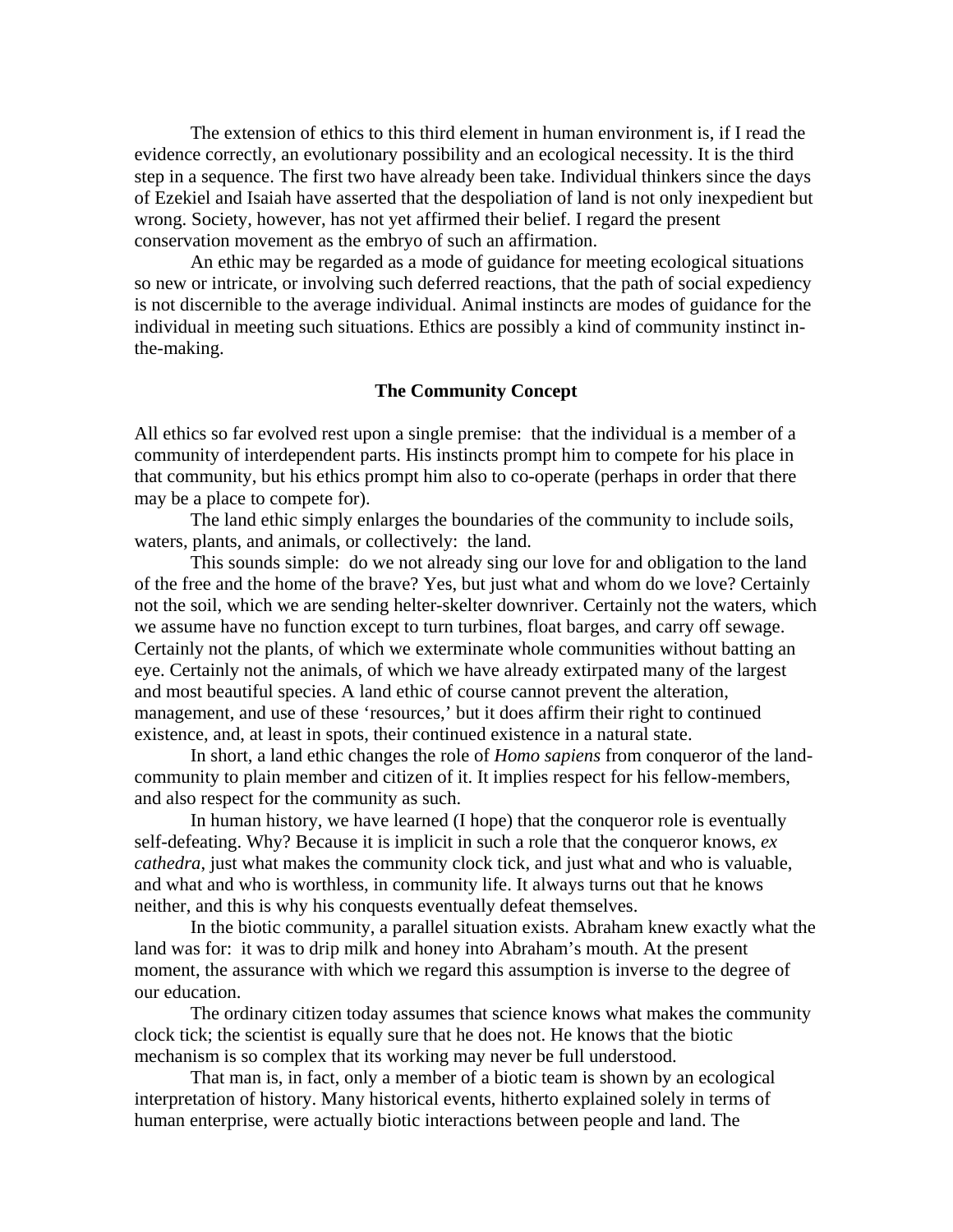characteristics of the land determined the facts quite as potently as the characteristics of the men who lived on it.

 Consider, for example, the settlement of the Mississippi valley. In the years following the Revolution, three groups were contending for its control: the native Indian, the French and English traders, and the American settlers. Historians wonder what would have happened if the English at Detroit had thrown a little more weight into the Indian side of those tipsy scales which decided the outcome of the colonial migration into the canelands of Kentucky. It is time now to ponder the fact that the can-lands, when subjected to the particular mixture of forces represented by the cow, plow, fire, and axe of the pioneer, became bluegrass. What if the plant succession inherent in this dark and bloody ground had, under the impact of these forces, given us some worthless sedge, shrub, or weed? Would Boone and Kenton have held out? Would there have been any overflow into Ohio, Indiana, Illinois, and Missouri? Any Louisiana Purchase? Any transcontinental union of new states? Any Civil War?

 Kentucky was one sentence in the drama of history. We are commonly told what the human actors in this drama tried to do, but we are seldom told that their success, or the lack of it, hung in large degree on the reaction of particular soils to the impact of the particular forces exerted by their occupancy. In the case of Kentucky, we do not even know where the bluegrass came from-whether it is a native species, or a stowaway from Europe.

 Contrast the cane-lands with what hindsight tells us about the Southwest, where the pioneers were equally brave, resourceful, and persevering. The impact of occupancy here brought no bluegrass, or other plant fitted to withstand the bumps and buffetings of hard use. This region, when grazed by livestock, reverted through a series of more and more worthless grasses, shrubs, and weeds to a condition of unstable equilibrium. Each recession of plant types bred erosion; each increment to erosion bred a further recession of plants. The result today is a progressive and mutual deterioration, not only of plants and soils, but of the animal community subsisting thereon. The early settlers did not expect this: on the cienegas of New Mexico some even cut ditches to hasten it. So subtle has been its progress that few residents of the region are aware of it. It is quite invisible to the tourist who finds this wrecked landscape colorful and charming (as indeed it is, but it bears scant resemblance to what it was in 1848).

 This same landscape was 'developed' once before, but with quite different results. The Pueblo Indians settled the Southwest in pre-Columbian times, but they happened *not* to be equipped with range livestock. Their civilization expired, but not because their land expired.

 In India regions devoid of any sod-forming grass have been settled, apparently without wrecking the land, by the simple expedient of carrying the grass to the cow, rather than vice versa. (Was this the result of some deep wisdom, or was it just good luck? I do not know.)

 In short, the plant succession steered the course of history; the pioneer simply demonstrated, for good or ill, what successions inhered in the land. Is history taught in this spirit? It will be, once the concept of land as a community really penetrates our intellectual life.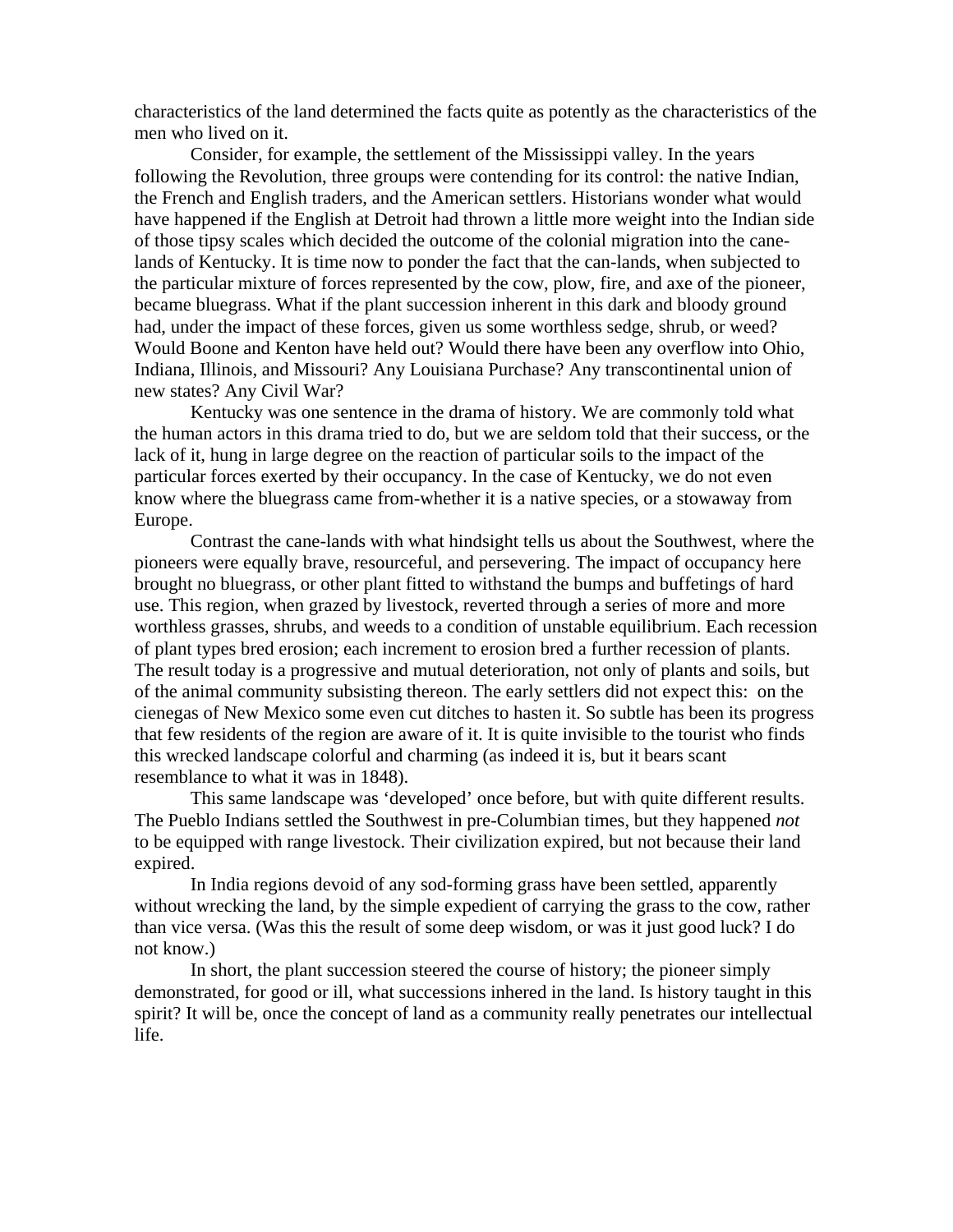## **The Ecological Conscience**

Conservation is a state of harmony between men and land. Despite nearly a century of propaganda, conservation still proceeds at a snail's pace; progress still consists largely of letterhead pieties and convention oratory. On the back forty we still slip two steps backward for each forward stride.

 The usual answer to this dilemma is 'more conservation education.' No one will debate this, but is it certain that only the *volume* of education needs stepping up? Is something lacking in the *content* as well?

 It is difficult to give a fair summary of its content in brief form, but, as I understand it, the content is substantially this: obey the law, vote right, join some organizations, and practice what conservation is profitable on your own land; the government will do the rest.

 Is not this formula too easy to accomplish anything worth-while? It defines no right or wrong, assigns no obligation, calls for no sacrifice, implies no change in the current philosophy of values. In respect of land-use, it urges only enlightened self-interest. Just how far will such education take us? An example will perhaps yield a partial answer.

 By 1930 it had become clear to all except the ecologically blind that southwestern Wisconsin's topsoil was slipping seaward. In 1933 the farmers were told that if they would adopt certain remedial practices for five years, the public would donate CCC labor to install them, plus the necessary machinery and materials. The offer was widely accepted, but the practices were widely forgotten when the five-year contract period was up. The farmers continued only those practices that yielded an immediate and visible economic gain for themselves.

 This led to the idea that maybe farmers would learn more quickly if they themselves wrote the rules. Accordingly the Wisconsin Legislature in 1937 passed the Soil Conservation District Law. This said to farmers, in effect: *We, the public, will furnish you free technical service and loan you specialized machinery, if you will write your own rules for land-use. Each county may write its own rules, and these will have the force of law*. Nearly all the counties promptly organized to accept the proffered help, but after a decade of operation, *no county has yet written a single rule*. There has been visible progress in such practices as strip-cropping, pasture renovation, and soil liming, but none in fencing woodlots against grazing, and none in excluding plow and cow from steep slopes. The farmers, in short, have selected those remedial practices which were profitable anyhow, and ignored those which were profitable to the community, but not clearly profitable to themselves.

 When one asks why no rules have been written, on is told that the community is not yet ready to support them; education must precede rules. But the education actually in progress makes no mention of obligations to land over and above those dictated by selfinterest. The net result is that we have more education but less soil, fewer healthy woods, and as many floods as in 1937.

 The puzzling aspect of such situations is that the existence of obligations over and above self-interest is taken for granted in such rural community enterprises as the betterment of roads, schools, churches, and baseball teams. Their existence is not taken for granted, nor as yet seriously discussed, in bettering the behavior of the water that falls on the land, or in the preserving of the beauty or diversity of the farm landscape. Land-use ethics are still governed wholly by economic self-interest, just as social ethics were a century ago.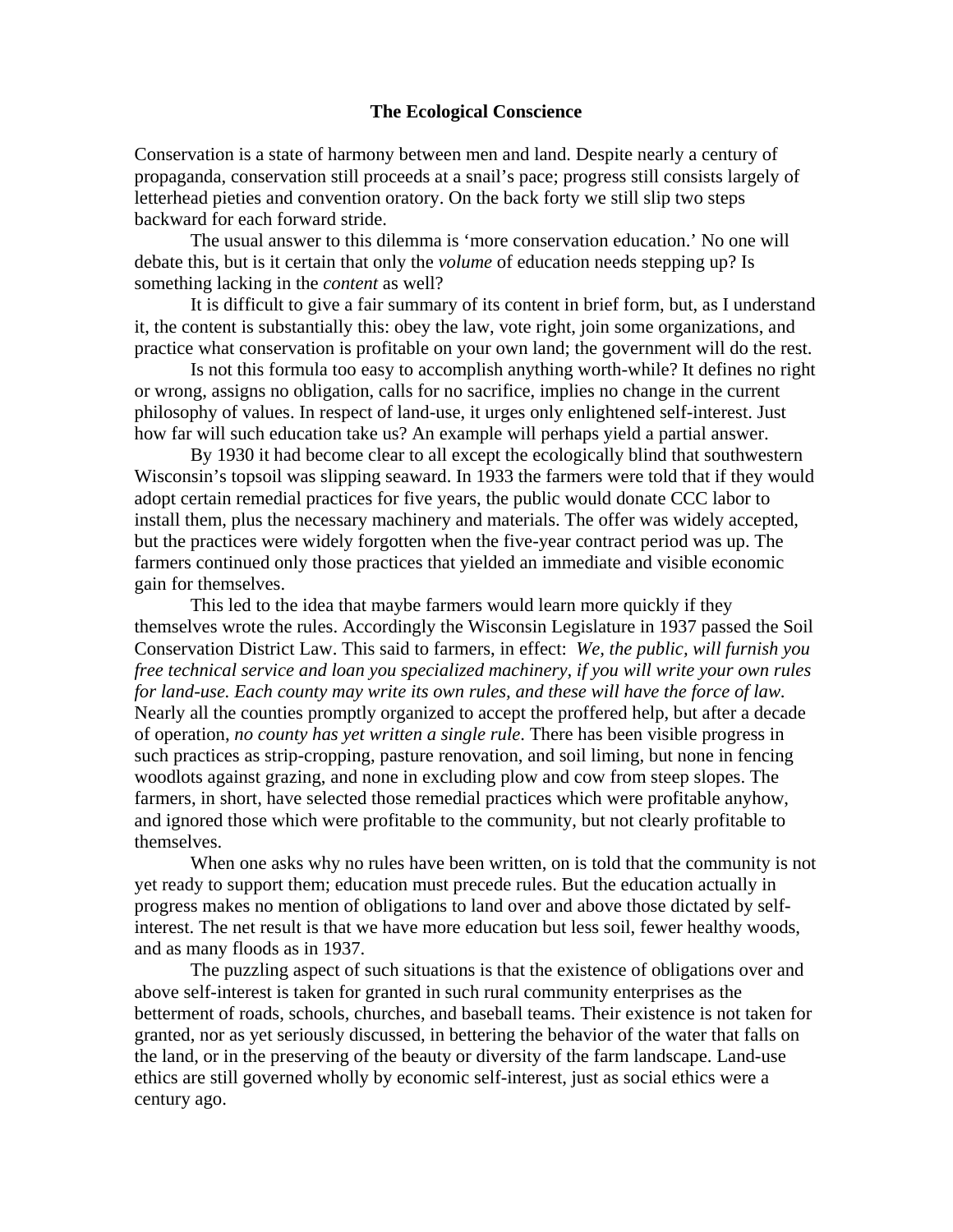To sum up: we asked the farmer to do what he conveniently could to save his soil, and he has done just that, and only that. The farmer who clears the woods off a 75 per cent slope, turns his cows into the clearing, and dumps its rainfall, rocks, and soil into the community creek, is still (if otherwise decent) a respected member of society. If he puts lime on his fields and plants his crops on contour, he is still entitled to all the privileges and emoluments of his Soil Conservation District. The District is a beautiful piece of social machinery, but it is coughing along on two cylinders because we have been too timid, and too anxious for quick success, to tell the farmer the true magnitude of his obligations. Obligations have no meaning without conscience, and the problem we face is the extension of the social conscience from people to land.

 No important change in ethics was ever accomplished without an internal change in our intellectual emphasis, loyalties, affections, and convictions. The proof that conservation has not yet touched these foundations of conduct lies in the fact that philosophy and religion have not yet heard of it. In our attempt to make conservation easy, we have made it trivial.

## **Substitutes for a Land Ethic**

When the logic of history hungers for bread and we had out a stone, we are at pains to explain how much the stone resembles bread. I now describe some of the stones which serve in lieu of a land ethic.

 One basic weakness in a conservation system based wholly on economic motives is that most members of the land community have no economic value. Wildflowers and songbirds are examples. Of the 22,000 higher plants and animals native to Wisconsin, it is doubtful whether more than 5 per cent can be sold, fed, eaten, or otherwise put to economic use. Yet these creatures are members of the biotic community, and if (as I believe) its stability depends on its integrity, they are entitled to continuance.

 When one of these non-economic categories is threatened, and if we happen to love it, we invent subterfuges to give it economic importance. At the beginning of the century songbirds were supposed to be disappearing. Ornithologists jumped to the rescue with some distinctly shaky evidence to the effect that insects would eat us up if birds failed to control them. The evidence had to be economic in order to be valid.

 It is painful to read these circumlocutions today. We have no land ethic yet, but we have at least drawn nearer the point of admitting that birds should continue as a matter of biotic right, regardless of the presence or absence of economic advantage to us.

 A parallel situation exists in respect of predatory mammals, raptorial birds, and fish-eating birds. Time was when biologists somewhat overworked the evidence that these creatures preserve the health of game by killing weaklings, or that they control rodents for the farmer, or that they prey only on 'worthless' species. Here again, the evidence had to be economic in order to be valid. It is only in recent years that we hear the more honest argument that predators are members of the community, and that no special interest has the right to exterminate them for the sake of a benefit, real or fancied, to itself. Unfortunately this enlightened view is still in the talk stage. In the field the extermination of predators goes merrily on: witness the impending erasure of the timber wolf by fiat of Congress, the Conservation Bureaus, and many state legislatures.

 Some species of trees have been 'read out of the party' by economics-minded foresters because they grow too slowly, or have too low a sale value to pay as timber crops: white cedar, tamarack, cypress, beech, and hemlock are examples. In Europe, where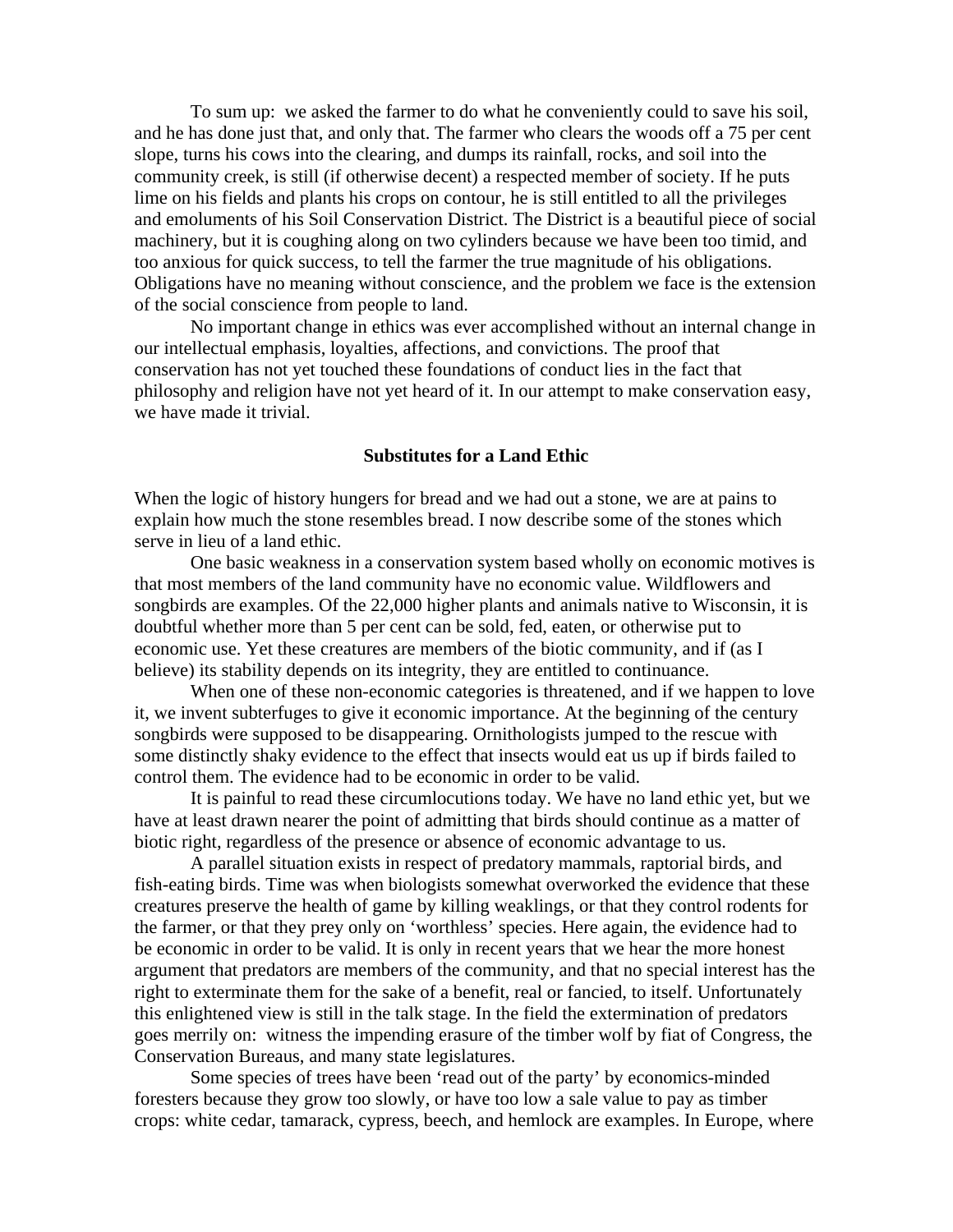forestry is ecologically more advanced, the non-commercial tree species are recognized as members of the native forest community, to be preserved as such, within reason. Moreover some (like beech) have been found to have a valuable function in building up soil fertility. The interdependence of the forest and its constituent tree species, ground flora, and fauna is taken for granted.

 Lack of economic value is sometimes a character not only of species or groups, but of entire biotic communities: marshes, bogs, dunes, and 'deserts' are examples. Our formula in such cases is to relegate their conservation to government as refuges, monuments, or parks. The difficulty is that these communities are usually interspersed with more valuable private lands; the government cannot possible own or control such scattered parcels. The net effect is that we have relegated some of them to ultimate extinction over large areas. If the private owner were ecologically minded, he would be proud to be the custodian of a reasonable proportion of such areas, which add diversity and beauty to his farm and to his community.

 In some instances, the assumed lack of profit in these 'waste' areas has proved to be wrong, but only after most of them had been done away with. The present scramble to reflood muskrat marshes is a case in point.

 There is a clear tendency in American conservation to relegate to government all necessary jobs that private landowners fail to perform. Government ownership, operation, subsidy, or regulation is now widely prevalent in forestry, range management, soil and watershed management, park and wilderness conservation, fisheries management, and migratory bird management, with more to come. Most of this growth in governmental conservation is proper and logical, some of it is inevitable. That I imply no disapproval of it is implicit in the fact that I have spent most of my life working for it. Nevertheless the question arises: What is the ultimate magnitude of the enterprise? Will the tax base carry its eventual ramifications? At what point will governmental conservation, like the mastodon, become handicapped by its owned dimensions? The answer, if there is any, seems to be in a land ethic, or some other force which assigns more obligations to the private landowner.

 Industrial landowners and users, especially lumbermen and stockmen, are inclined to wail long and loudly about the extension of government ownership and regulation to land, but (with notable exceptions) they show little disposition to develop the only visible alternative: the voluntary practice of conservation on their own lands.

 When the private landowner is asked to perform some unprofitable act for the good of the community, he today assents only with outstretched palm. If the act costs him cash this is fair and proper, but when it costs only forethought, open-mindedness, or time, the issue is at least debatable. The overwhelming growth of land-use subsidies in recent years must be ascribed, in large part, to the government's own agencies for conservation education: the land bureaus, the agricultural colleges, and the extension services. As far as I can detect, no ethical obligation toward land is taught in these institutions.

 To sum up: a system of conservation based solely on economic self-interest is hopelessly lopsided. It tends to ignore, and thus eventually to eliminate, many elements in the land community that lack commercial value, but that are (as far as we know) essential to its healthy functioning. It assumes, falsely, I think, that the economic parts of the biotic clock will function without the uneconomic parts. It tends to relegate to government many functions eventually too large, too complex, or too widely dispersed to be performed by government.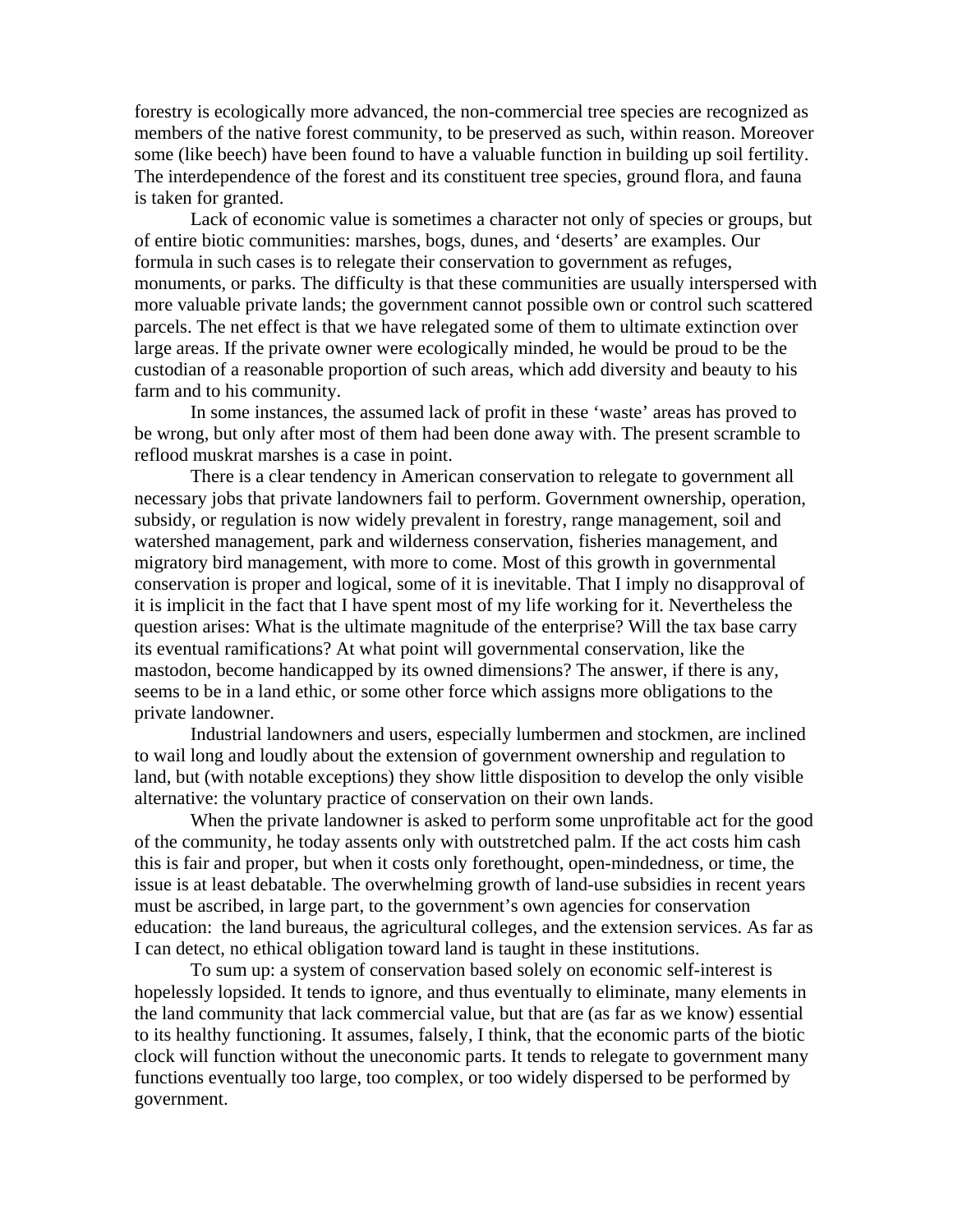An ethical obligation on the part of the private owner is the only visible remedy for these situations.

## **The Land Pyramid**

An ethic to supplement and guide the economic relation to land presupposes the existence of some mental image of land as a biotic mechanism. We can be ethical only in relation to something we can see, feel, understand, love, or otherwise have faith in.

 The image commonly employed in conservation education is 'the balance of nature.' For reasons too lengthy to detail here, this figure of speech fails to describe accurately what little we know about the land mechanism. A much truer image is the one employed in ecology: the biotic pyramid. I shall first sketch the pyramid as a symbol of land, and later develop some of its implications in terms of land-use.

 Plants absorb energy from the sun. This energy flows through a circuit called the biota, which may be represented by a pyramid consisting of layers. The bottom layer is the soil. A plant layer rests on the soil, and insect layer on the plants, a bird and rodent layer on the insects, and so on up through various animal groups to the apex layer, which consists of the larger carnivores.

 The species of a layer are alike not in where they came from, or in what they look like, but rather in what they eat. Each successive layer depends on those below it for food and often for other services, and each in turn furnishes food and services to those above. Proceeding upward, each successive layer decreases in numerical abundance. Thus, for every carnivore there are hundreds of his prey, thousands of their prey, millions of insects, uncountable plants. The pyramidal form of the system reflects this numerical progression from apex to base. Man shares an intermediate layer with the bears, raccoons, and squirrels which eat both meat and vegetables.

 The lines of dependency for food and other services are called food chains. Thus soil-oak-deer-Indian is a chain that has now been largely converted to soil-corn-cowfarmer. Each species, including ourselves, is a link in many chains. The deer eats a hundred plants other than oak, and the cow a hundred plants other than corn. Both, then, are links in a hundred chains. The pyramid is a tangle of chains so complex as to seem disorderly, yet the stability of the system proves it to be a highly organized structure. Its functioning depends on the co-operation and competition of its diverse parts.

 In the beginning, the pyramid of life was low and squat; the food chains short and simple. Evolution has added layer after layer, link after link. Man is one of thousands of accretions to the height and complexity of the pyramid. Science has given us many doubts, but it has given us at least one certainty: the trend of evolution is to elaborate and diversify the biota.

 Land, then, is not merely soil; it is a fountain of energy flowing through a circuit of soils, plants, and animals. Food chains are the living channels which conduct energy upward; death and decay return it to the soil. The circuit is not closed; some energy is dissipated in decay, some is added by absorption from the air, some is stored in soils, peats, and long-lived forests; but it is a sustained circuit, like a slowly augmented revolving fund of life. There is always a net loss by downhill wash, but this is normally small and offset by the decay of rocks. It is deposited in the ocean and, in the course of geological time, raised to form new lands and new pyramids.

 The velocity and character of the upward flow of energy depend on the complex structure of the plant and animal community, much as the upward flow of sap in a tree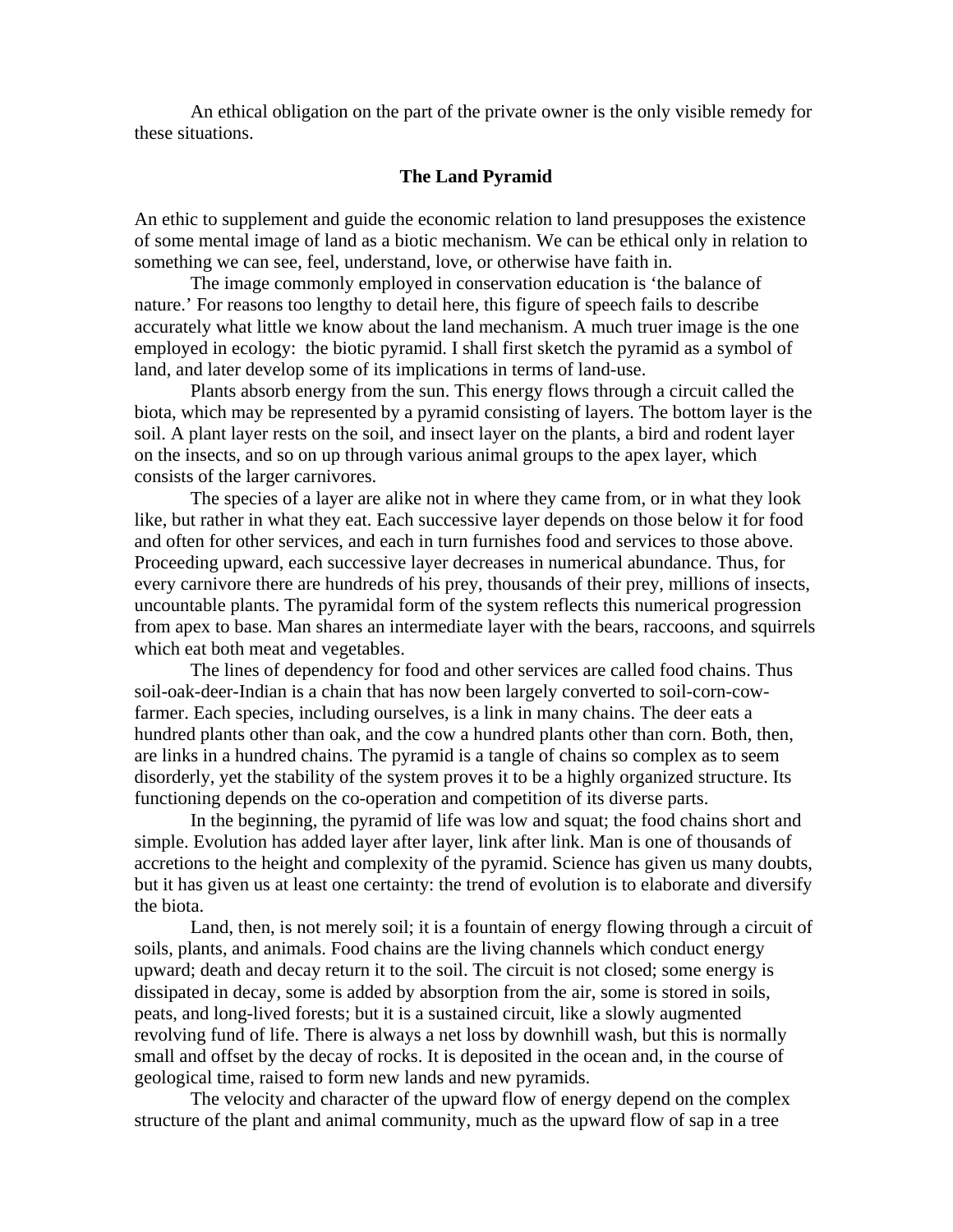depends on its complex cellular organization. Without this complexity, normal circulation would presumably not occur. Structure means the characteristic numbers, as well as the characteristic kinds and functions, of the component species. This interdependence between the complex structure of the land and its smooth functioning as an energy unit is one of its basic attributes.

 When a change occurs in one part of the circuit, many other parts must adjust themselves to it. Change does not necessarily obstruct of divert the flow of energy; evolution is a long series of self-induced changes, the net result of which has been to elaborate the flow mechanism and to lengthen the circuit. Evolutionary changes, however, are usually slow and local. Man's invention of tools has enabled him to make changes of unprecedented violence, rapidity, and scope.

 One change is in the composition of floras and faunas. The larger predators are lopped off the apex of the pyramid; food chains, for the first time in history, become shorter rather than longer. Domesticated species from other lands are substituted for wild ones, and wild ones are move to new habitats. In this world-wide pooling of faunas and floras, some species get out of bounds as pests and diseases, others are extinguished. Such effects are seldom intended or foreseen; they represent unpredicted and often untraceable readjustments in the structure. Agricultural science is largely a race between the emergence of new pests and the emergence of new techniques for their control.

 Another change touches the flow of energy through plants and animals and its return to the soil. Fertility is the ability of soil to receive, store, and release energy. Agriculture, by overdrafts on the soil, or by too radical a substitution of domestic for native species in the superstructure, may derange the channels of flow or deplete storage. Soils depleted of their storage, or of the organic matter which anchors it, wash away faster than they form. This is erosion.

 Waters, like soil, are part of the energy circuit. Industry, by polluting waters or obstructing them with dams, may exclude the plants and animals necessary to keep energy in circulation.

 Transportation brings about another basic change: the plants or animals grown in one region are now consumed and returned to the soil in another. Transportation taps the energy stored in rocks, and n the air, and uses it elsewhere; thus we fertilize the garden with nitrogen gleaned by the guano birds from the fishes of seas on the other side of the Equator. Thus the formerly localized and self-contained circuits are pooled on a worldwide scale.

 The process of altering the pyramid for human occupation releases stored energy, and this often gives rise, during the pioneering period, to a deceptive exuberance of plant and animal life, both wild and tame. These releases of biotic capital tend to becloud or postpone the penalties of violence.

This thumbnail sketch of land as an energy circuit conveys three basic ideas:

- (1) That land is not merely soil.
- (2) That the native plants and animals kept the energy circuit open; others may or may not.
- (3) That man-made changes are of a different order than evolutionary changes, and have effects more comprehensive than is intended or foreseen.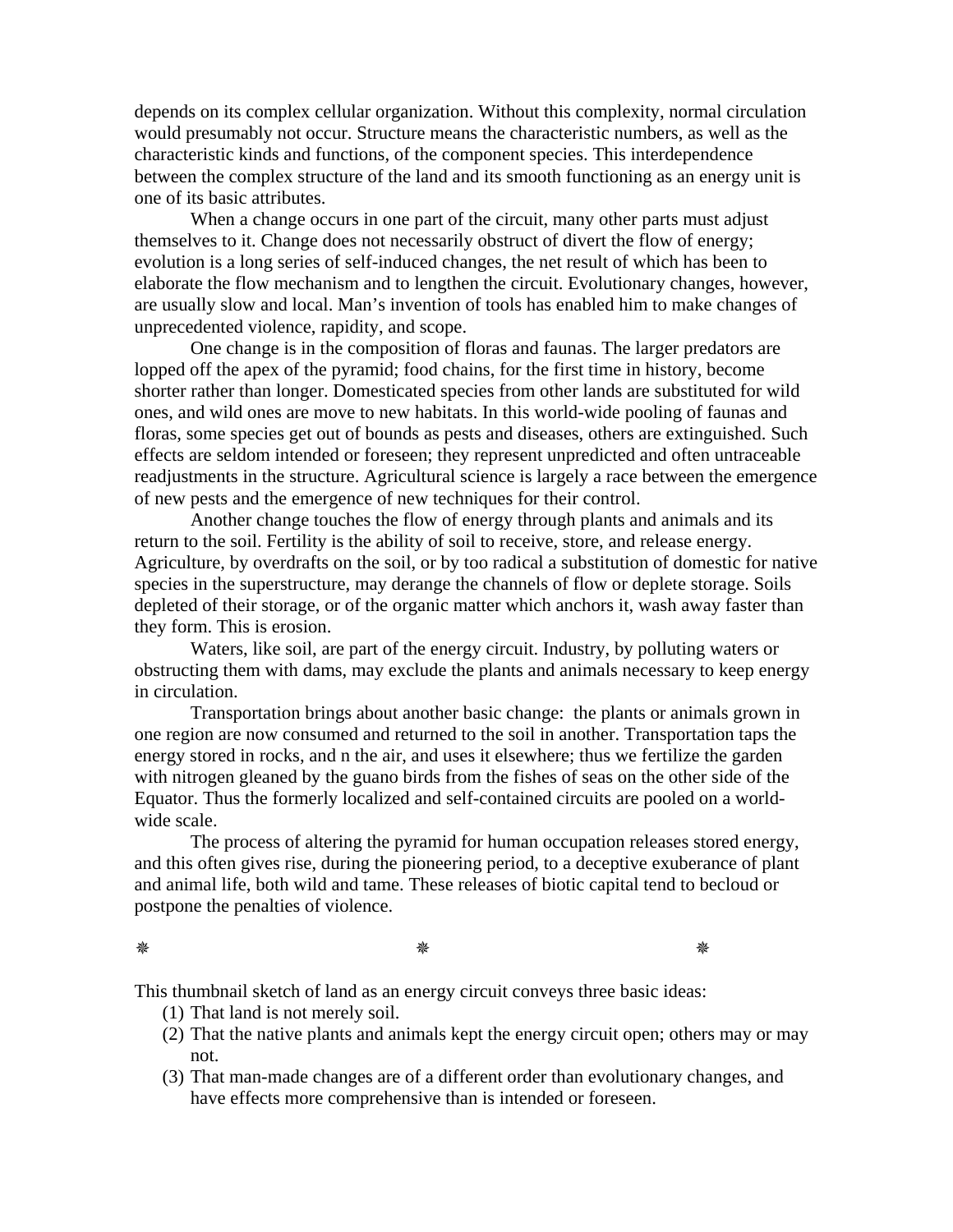These ideas, collectively, raise two basic issues: Can the land adjust itself to the new order? Can the desired alterations be accomplished with less violence?

Biotas seem to differ in their capacity to sustain violent conversion. Western Europe, for example, carries a far different pyramid than Caesar found there. Some large animals are lost; swampy forests have become meadows or plow-land; many new plants and animals are introduced, some of which escape as pests; the remaining natives are greatly changed in distribution and abundance. Yet the soil is still there and, with the help of imported nutrients, still fertile; the waters flow normally; the new structure seems to function and to persist. There is no visible stoppage or derangement of the circuit.

Western Europe, then, has a resistant biota. Its inner processes are tough, elastic, resistant to strain. No matter how violent the alterations, the pyramid, so far, has developed some new *modus vivendi* which preserves its habitability for man, and for most of the other natives.

Japan seems to present another instance of radical conversion without disorganization.

Most other civilized regions, and some as yet barely touched by civilization, display various stages of disorganization, varying from initial symptoms to advanced wastage. In Asia Minor and North Africa diagnosis is confused by climatic changes, which may have been either the cause or the effect of advanced wastage. In the United States the degree of disorganization varies locally; it is worst in the Southwest, the Ozarks, and parts of the South, and least in New England and the Northwest. Better land-uses may still arrest it in the less advanced regions. In parts of Mexico, South America, South Africa, and Australia a violent and accelerating wastage is in progress, but I cannot assess the prospects.

This almost world-wide display of disorganization in the land seems to be similar to disease in an animal, except that it never culminates in complete disorganization or death. The land recovers, but at some reduced level of complexity, and with a reduced carrying capacity for people, plants, and animals. Many biotas currently regarded as 'lands of opportunity' are in fact already subsisting on exploitative agriculture, i.e. they have already exceeded their sustained carrying capacity. Most of South America is overpopulated in this sense.

In arid regions we attempt to offset the process of wastage by reclamation, but it is not only too evident that the prospective longevity of reclamation projects is often short. In our own West, the best of them may not last a century.

The combined evidence of history and ecology seems to support one general deduction: the less violent the manmade changes, the greater the probability of successful readjustment in the pyramid. Violence, in turn, varies with human population density; a dense population requires a more violent conversion. In this respect, North America has a better chance for permanence than Europe, if she can contrive to limit her density.

This deduction runs counter to our current philosophy, which assumes that because a small increase in density enriched human life, that an indefinite increase will enrich it indefinitely. Ecology knows of no density relationship that holds for indefinitely wide limits. All gains from density are subject to a law of diminishing returns.

Whatever may be the equation for men and land, it is improbable that we as yet know all its terms. Recent discoveries in mineral and vitamin nutrition reveal unsuspected dependencies in the up-circuit: incredibly minute quantities of certain substances determine the value of soils to plants, of plant to animals. What of the down=circuit? What of the vanishing species, the preservation of which we now regard as an esthetic luxury?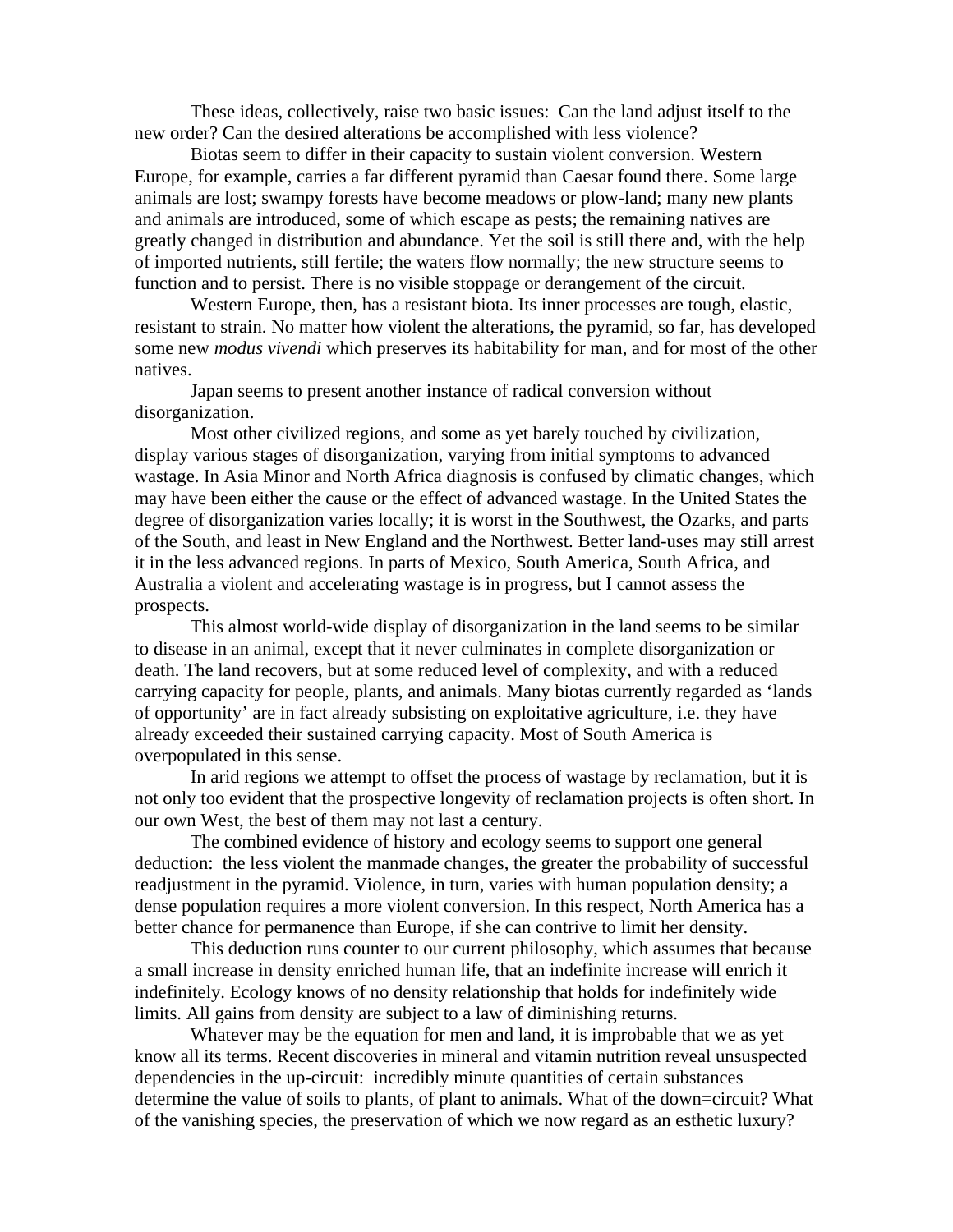They helped build the soil; in what unsuspected ways may they be essential to its maintenance? Professor Weaver proposes that we use prairie flowers to reflocculate the wasting soils of the dust bowl; who knows for what purpose cranes and condors, otters and grizzlies may some day be used?

## **Land Health and the A-B Cleavage**

 A land ethic, then, reflect the existence of an ecological conscience, and this in turn reflects a conviction of individual responsibility for the health of the land. Health is the capacity of the land for self-renewal. Conservation is our effort to understand and preserve this capacity.

 Conservationist are notorious for their dissensions. Superficially these seem to add up to mere confusion, but a more careful scrutiny reveals a single plane of cleavage common to many specialized fields. In each field one group (A) regards the land as soil,, and it function as commodity-production; another group (B) regards the land as a biota, and its function as something broader How much broader is admittedly in a state of doubt and confusion.

 In my own field, forestry, group A is quite content to grow trees like cabbages, with cellulose as the basic forest commodity. It feels no inhibition against violence; its ideology is agronomic. Group B, on the other hand, sees forestry as fundamentally different from agronomy because it employs natural species, and manages a natural environment rather than creating an artificial one. Group B prefers natural reproduction on principle. It worried on biotic as well as economic grounds about the loss of species like chestnut, and the threatened loss of the white pines. It worries about a whole series of secondary forest functions: wildlife, recreation, watersheds, wilderness areas. To my mind, Group B feels the stirrings of an ecological conscience.

 In the wildlife field, a parallel cleavage exists. For Group A the basic commodities are sport and meat; the yardsticks of production are ciphers of take in pheasants and trout. Artificial propagation is acceptable as a permanent as well as a temporary recourse--if its unit costs permit. Croup B, on the other hand, worries about a whole series of biotic sideissues. What is the cost in predators of producing a game crop? Should we have further recourse to exotics? How can management restore the shrinking species, like prairie grouse, already hopeless as shootable game? How can management restore the threatened rarities, like trumpeter swan and whooping crane? Can management principles be extended to wildflowers? Here again it is clear to me that we have the same A-B cleavage as in forestry.

 In the larger field of agriculture I am less competent to speak, but there seem to be somewhat parallel cleavages. Scientific agriculture was actively developing before ecology was born, hence a slower penetration of ecological concepts might be expected. Moreover the farmer, by the very nature of his techniques, must modify the biota more radically than the forester or the wildlife manager. Nevertheless, there are many discontents in agriculture which seem to add up to a new vision of 'biotic farming.'

 Perhaps the most important of these is the new evidence that poundage or tonnage is no measure of the food-value of farm crops; the products of fertile soil may be qualitatively as well as quantitatively superior. We can bolster poundage from depleted soils by pouring on imported fertility, but we are not necessarily bolstering food-value. The possible ultimate ramifications of this idea are so immense that I must leave their exposition to abler pens.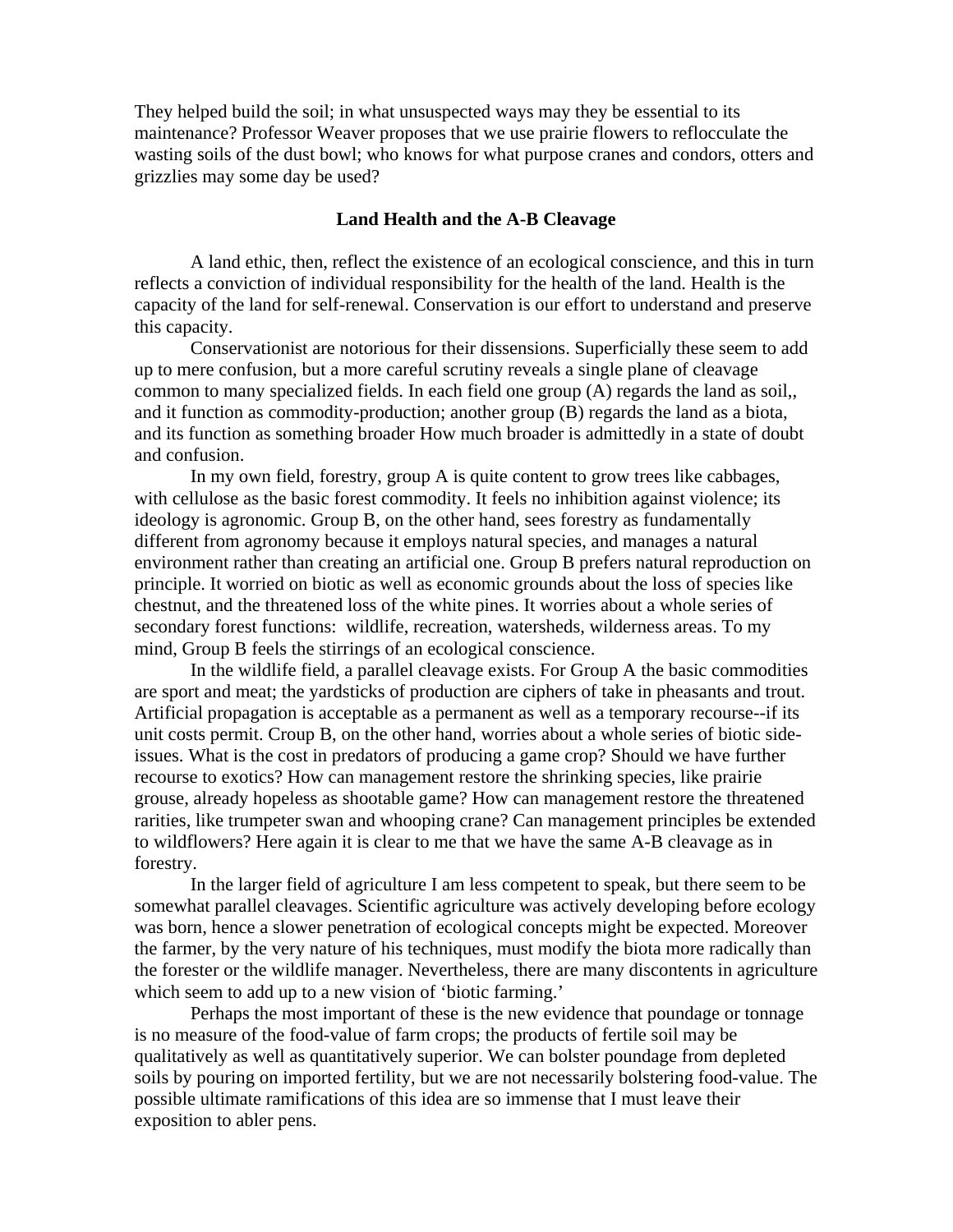The discontent that labels itself 'organic farming,' while bearing some of the earmarks of a cult, is nevertheless biotic in its direction, particularly in its insistence on the importance of soil flora and fauna.

 The ecological fundamentals of agriculture are just as poorly known to the public as in other fields of land-use. For example, few educated people realize that the marvelous advances in technique made during recent decades are improvements in the pump, rather than the well. Acre for acre, they have barely sufficed to offset the sinking level of fertility.

 In all of these cleavages, we see repeated the same basic paradoxes: man the conqueror *versus* man the biotic citizen; science the sharpener of his sword *versus* science the searchlight on his universe; land the slave and servant *versus* land the collective organism. Robinson's injunction to Tristram may well be applied, at this juncture, to *Homo sapiens* as a species in geological time:

> Whether you will or not You are a King, Tristram, for you are one Of the time-tested few that leave the world, When they are gone, not the same place it was. Mark what you leave.

## **The Outlook**

It is inconceivable to me that an ethical relation to land can exist without love, respect, and admiration for land, and a high regard for its value. By value, I of course mean something far broader than mere economic value; I mean value in the philosophical sense.

 Perhaps the most serious obstacle impeding the evolution of a land ethic is the fact that our educational and economic system is headed away from, rather than toward, an intense consciousness of land. Your true modern is separated from the land by many middlemen, and by innumerable physical gadgets. He has no vital relation to it; to him it is the space between cities on which crops grow. Turn him loose for a day on the land, and if the spot does not happen to be a golf links or a 'scenic' area, he is bored stiff. If crops could be raised by hydroponics instead of farming, it would suit him very well. Synthetic substitutes for wood, leather, wool, and other natural land products suit him better than the originals. In short, land is something he has "outgrown."

 Almost equally serious as an obstacle to a land ethic is the attitude of the farmer for whom the land is still an adversary, or a taskmaster that keeps him in slavery. Theoretically, the mechanization of farming ought to cut the farmer's chains, but whether it really does is debatable.

 One of the requisites for an ecological comprehension of land is an understanding of ecology, and this is by no means co-extensive with 'education': in fact, much higher education seems deliberately to avoid ecological concepts. An understanding of ecology does not necessarily originate in courses bearing ecological labels; it is quite as likely to be labeled geography, botany, agronomy, history, or economics. This is as it should be, but whatever the label, ecological training is scarce.

 The case for a land ethic would appear hopeless but for the minority which is in obvious revolt against these 'modern' trends.

 The 'key-log' which must be moved to release the evolutionary process for an ethic is simply this: quit thinking about decent land-use as solely an economic problem. Examine each question in terms of what is ethically and esthetically right, as well as what